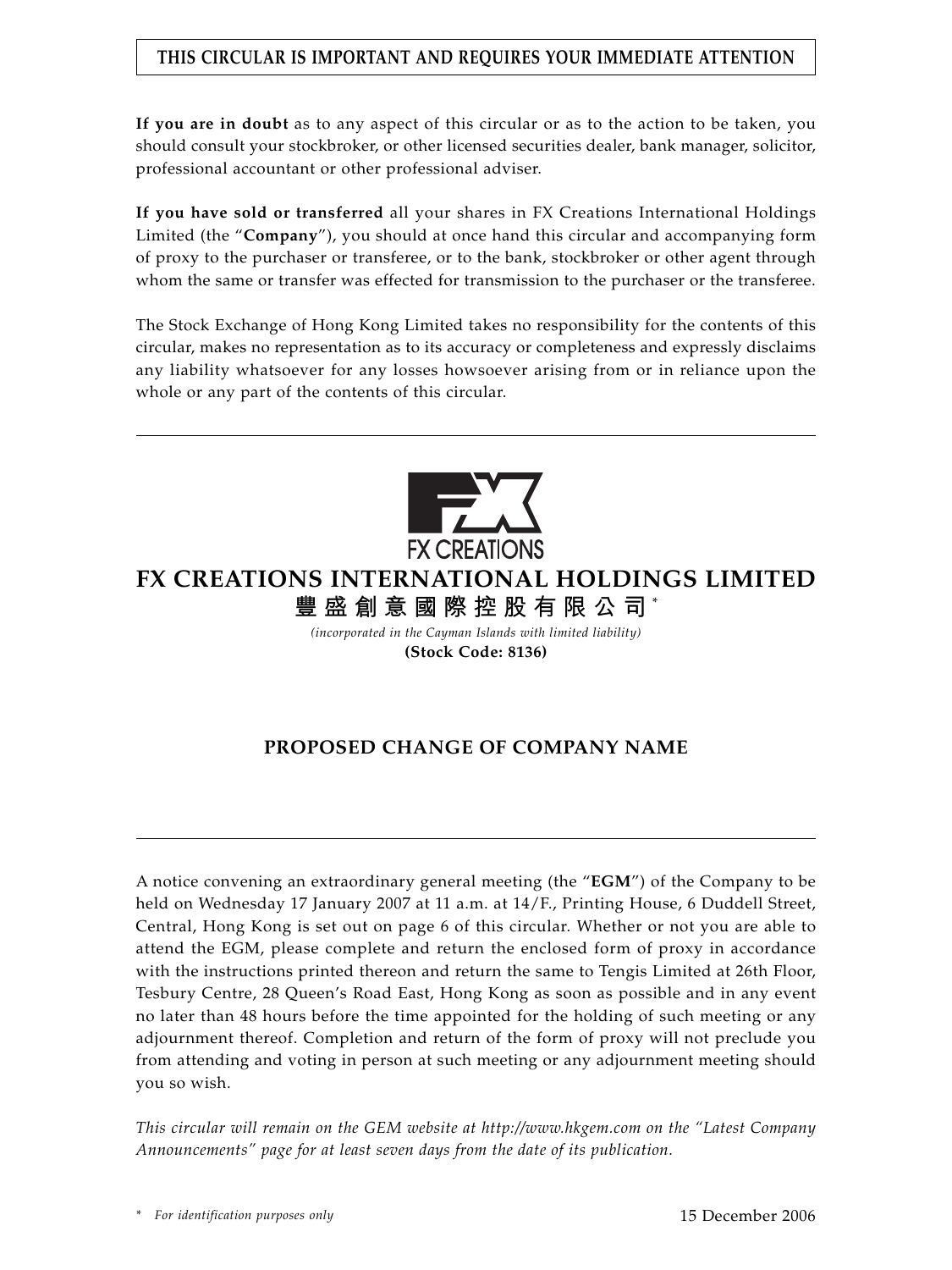### **CHARACTERISTICS OF GEM**

**GEM has been established as a market designed to accommodate companies to which a high investment risk may be attached. In particular, companies may list on GEM with neither a track record of profitability nor any obligation to forecast future profitability. Furthermore, there may be risks arising out of the emerging nature of companies listed on GEM and the business sectors or countries in which the companies operate. Prospective investors should be aware of the potential risks of investing in such companies and should make the decision to invest only after due and careful consideration. The greater risk profile and other characteristics of GEM mean that it is a market more suited to professional and other sophisticated investors.**

**Given the emerging nature of companies listed on GEM, there is a risk that securities traded on GEM may be more susceptible to high market volatility than securities trading on the main board of the Stock Exchange and no assurance is given that there will be a liquid market in the securities trading on GEM.**

**The principal means of information dissemination of GEM is publication on the internet website operated by the Stock Exchange. GEM listed companies are not generally required to issue paid announcements in gazetted newspapers. Accordingly, prospective investors should note that they need to have access to the GEM website at www.hkgem.com in order to obtain up-to-date information of GEM-listed issuers.**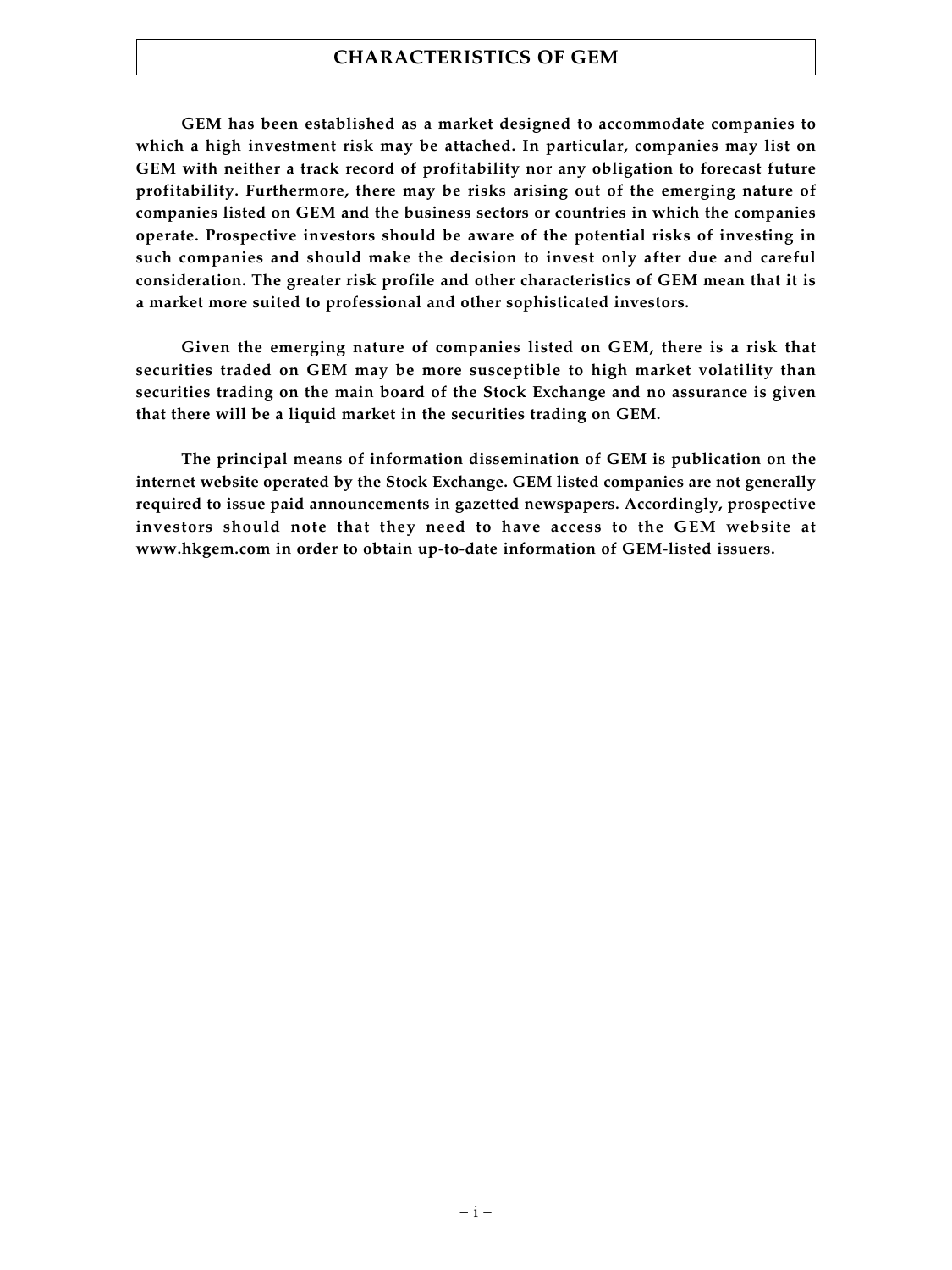## **CONTENTS**

### Page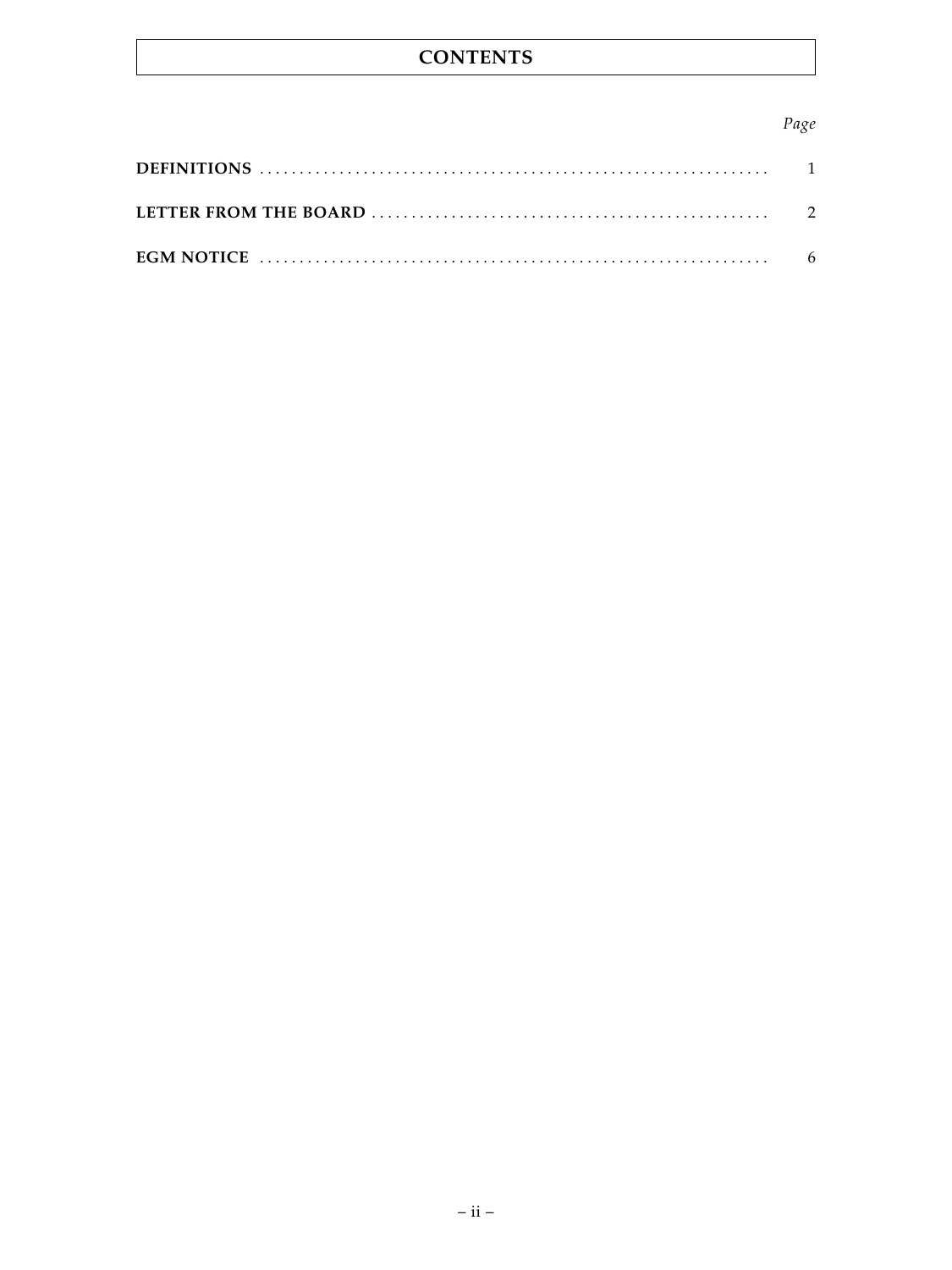*In this circular, unless the context otherwise requires, the following expressions shall have the following meanings when used herein:*

| "Articles of Association"               | the articles of association of the Company, and<br>"Article" shall mean an article of the Articles of<br>Association                                                           |
|-----------------------------------------|--------------------------------------------------------------------------------------------------------------------------------------------------------------------------------|
| "Board"                                 | the board of Directors of the Company from time to<br>time                                                                                                                     |
| "Company"                               | FX Creations International Holdings Limited, a<br>company incorporated in the Cayman Islands with<br>limited liability and the issued Shares of which are<br>listed on GEM     |
| "Directors"                             | the director(s) of the Company from time to time                                                                                                                               |
| "EGM"                                   | an extraordinary general meeting of the Company to<br>be convened on Wednesday 17 January 2007 at 11 a.m.<br>at 14/F., Printing House, 6 Duddell Street, Central,<br>Hong Kong |
| "EGM Notice"                            | notice convening the EGM as set out on page 6 of this<br>circular                                                                                                              |
| $^{\prime\prime}$ GEM $^{\prime\prime}$ | the Growth Enterprise Market of the Stock Exchange                                                                                                                             |
| "GEM Listing Committee"                 | the listing committee appointed by GEM                                                                                                                                         |
| "GEM Listing Rules"                     | the Rules Governing the Listing of Securities on GEM                                                                                                                           |
| "Group"                                 | the Company and its subsidiaries                                                                                                                                               |
| "Hong Kong"                             | the Hong Kong Special Administrative Region of the<br>People's Republic of China                                                                                               |
| "Latest Practicable Date"               | 13 December 2006, being the latest practicable date<br>prior to the printing of this circular for the purpose of<br>ascertaining certain information contained herein          |
| "Share $(s)$ "                          | ordinary share(s) of HK\$0.01 each in the issued and<br>unissued share capital of the Company                                                                                  |
| "Shareholder(s)"                        | the holders of Shares of the Company from time to<br>time                                                                                                                      |
| "Stock Exchange"                        | The Stock Exchange of Hong Kong Limited                                                                                                                                        |
| "HK\$" and "cents"                      | Hong Kong dollars and cents, respectively, the lawful<br>currency of Hong Kong                                                                                                 |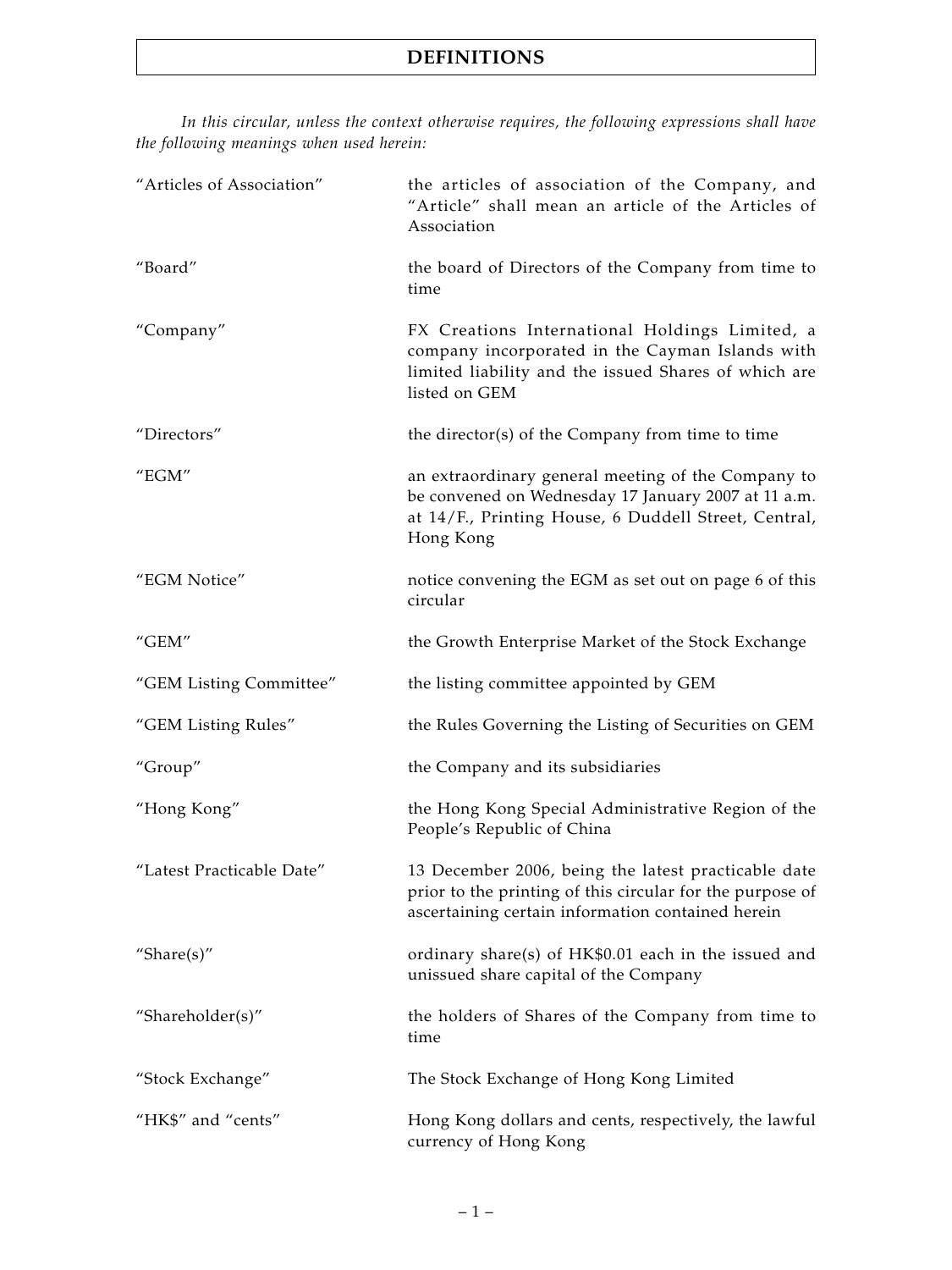

# **FX CREATIONS INTERNATIONAL HOLDINGS LIMITED**

**豐盛創意國際控股有限公司** \*

*(incorporated in the Cayman Islands with limited liability)* **(Stock Code: 8136)**

**Executive Directors:** The Registered office:

Mr. Wong Wing Cheung, Peter Cricket Square Mr. Chan Man Yin **Hutchins Drive** Mr. Chan Francis Ping Kuen P.O. Box 2681

**Independent non-executive Directors:** Cayman Islands Mr. Lee Kun Hung Mr. Wong Hou Yan, Norman **Head office and principal place of** Mr. Cheung Chi Hwa, Justin **business in Hong Kong:**

Grand Cayman KY1-1111

Room 806B, 8/F, Nanyang Plaza, 57 Hung To Road, Kwun Tong,

15 December 2006

Kowloon, Hong Kong

*To the Shareholders*

Dear Sir or Madam,

## **PROPOSED CHANGE OF COMPANY NAME**

#### **INTRODUCTION**

The purpose of this circular is to provide you with information reasonably necessary to enable you to make a decision on whether to vote for or against the special resolution in relation to the proposed change of Company name to be proposed at the EGM.

A notice convening the EGM setting out the details of the special resolution to be proposed at the EGM is set out on page 6 of this circular.

*<sup>\*</sup> For identification purposes only*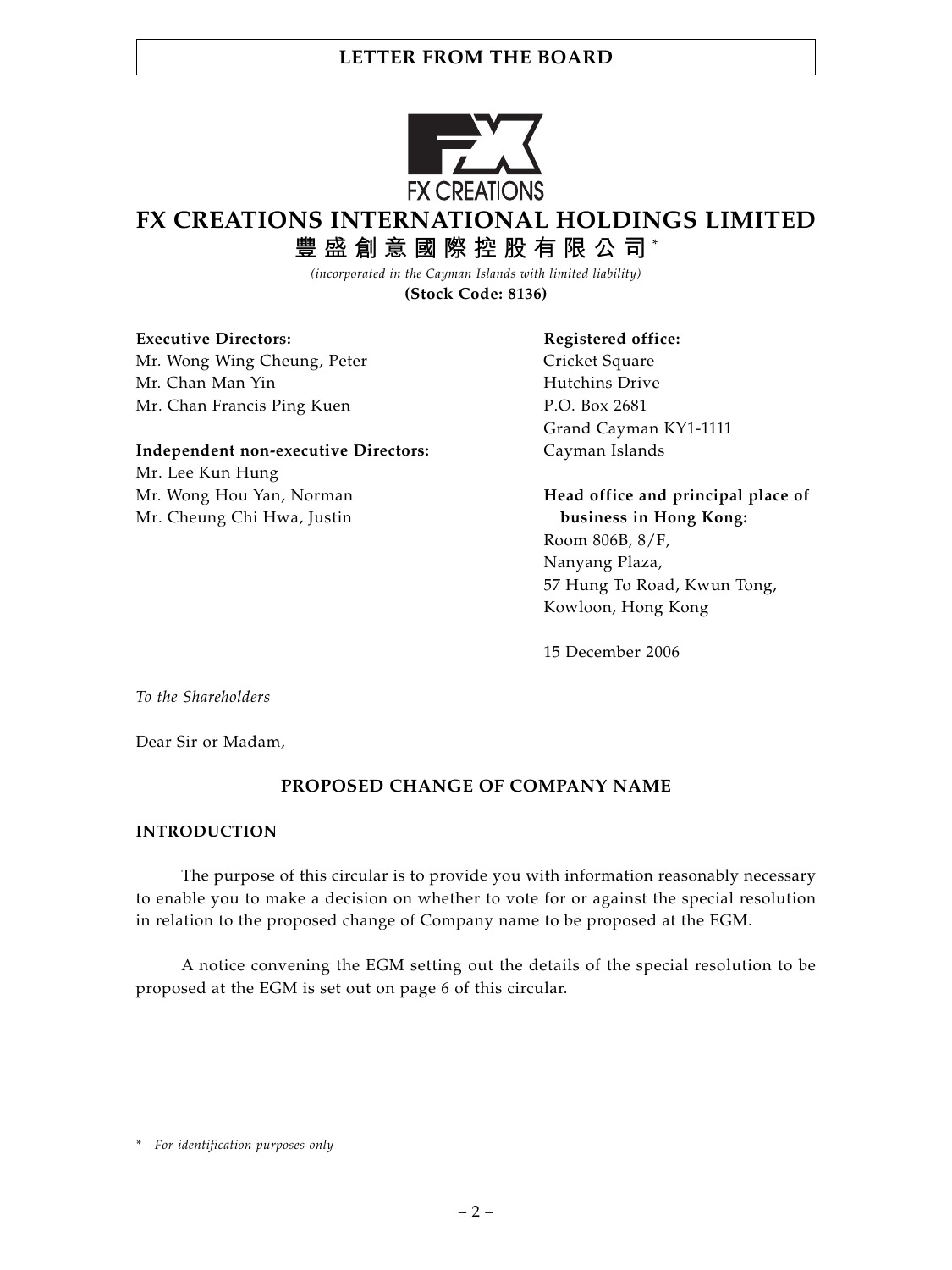#### **PROPOSED CHANGE OF COMPANY NAME**

On 29 November 2006, the Board announced that it proposed to change the name of the Company from "FX Creations International Holdings Limited" to "Maxitech International Holdings Limited" and upon the name change becoming effective, the new Chinese name "全美國際控股有限公司" will be adopted to replace "豐盛創意國際控股有 限公司" for identification purpose subject to the conditions set out below being fulfilled.

#### **Reasons and conditions for the change of Company name**

After the acquisition of Maxitech System Company Limited by the Group on 23 October 2006, the Board believes that the change of the Company name will benefit its future business development as the new name will better reflect the recent expansion and diversification of the Company business. Further details of the acquisition are set out in the announcement of the Company dated 24 October 2006 and the circular dated 10 November 2006.

The proposed change of the Company name will be subject to the following:

- 1. the passing of a special resolution by the Shareholders of the Company at the forthcoming extraordinary general meeting (the "**EGM**") to approve the change of the Company name; and
- 2. the Registrar of Companies in the Cayman Islands approving the change of the Company name.

The new name of the Company will take effect from the date of entry of the new name on the register maintained by the Registrar of Companies in the Cayman Islands. The Company will then carry out all necessary filing procedures with the Companies Registry in Hong Kong.

#### **Effects of change of Company name**

The change of Company name will not affect any rights of the holders of securities of the Company. All existing certificates of securities in issue bearing the present name of the Company shall, after the proposed change of the Company name becoming effective, continue to be evidence of title to such securities and the existing share certificates will continue to be valid for trading, settlement, registration and delivery purposes. There will not be any arrangement for exchange of the existing certificates of securities. Once the change of the Company name becomes effective, new share certificates will be issued only in the new name of the Company.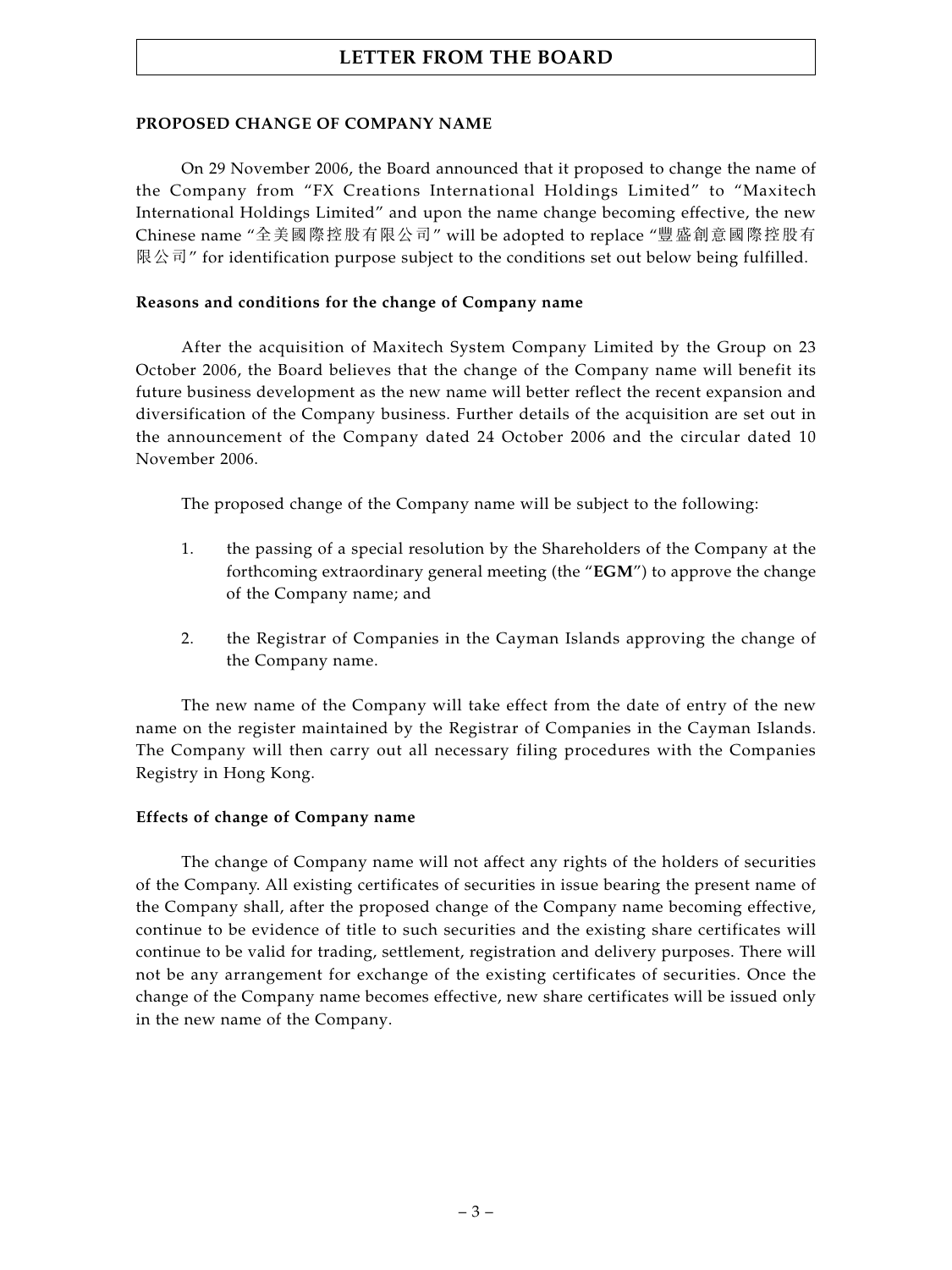#### **EXTRAORDINARY GENERAL MEETING**

A notice convening the EGM to be held on Wednesday 17 January 2007 at 11 a.m at 14/F., Printing House, 6 Duddell Street, Central, Hong Kong, is set out on page 6 of this circular. Whether or not you are able to attend the EGM, please complete and return the enclosed form of proxy in accordance with the instructions printed thereon and return the same to Tengis Limited at 26th Floor, Tesbury Centre, 28 Queen's Road East, Hong Kong as soon as possible and in any event not later than 48 hours before the time appointed for the holding of such meeting or any adjournment thereof. Completion and return of the form of proxy will not preclude you from attending and voting in person at such meeting or any adjourned meeting should you so wish.

#### **OUTCOME OF THE EGM AND TRADING ARRANGEMENT**

The Company will make further announcements on the outcome of the EGM and the arrangement relating to the change of Company name, the trading and dealings in the securities of the Company on the GEM under the new name of the Company and as to when the new name of the Company becoming effective.

#### **PROCEDURES FOR DEMANDING A POLL**

According to the Article 66 of the Articles of Association, a resolution put to the vote of a general meeting of the Shareholders shall be decided on a show of hands unless (before or on the declaration of the result of the show of hands or on the withdrawal of any other demand for a poll) a poll is demanded:

- (i) by the chairman of such meeting; or
- (ii) by at least three Shareholders present in person or in the case of a Shareholder being a corporation by its duly authorized representative or by proxy for the time being entitled to vote at the meeting; or
- (iii) by a Shareholder or Shareholders present in person or in the case of a Shareholder being a corporation by its duly authorized representative or by proxy and representing not less than one-tenth of the total voting rights of all Shareholders having the right to vote at the meeting; or
- (iv) by any Shareholder or Shareholders present in person or in the case of a Shareholder being a corporation by its duly authorized representative or by proxy and holding Shares in the Company conferring a right to vote at the meeting being Shares on which an aggregate sum has been paid up equal to not less than one-tenth of the total sum paid up on all the Shares conferring that right.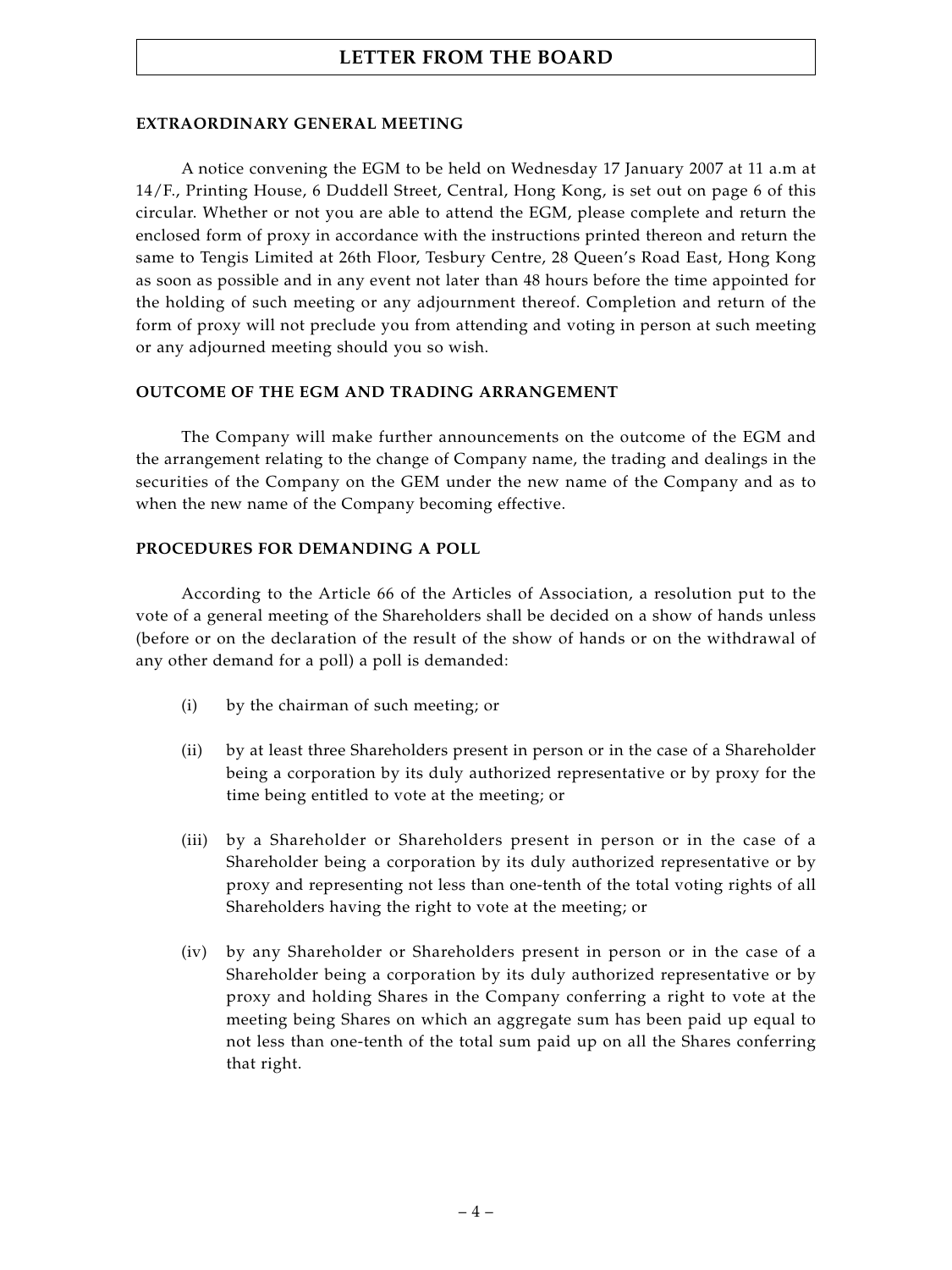#### **RESPONSIBILITY STATEMENT**

This circular, for which the Directors collectively and individually accept full responsibility, includes particulars given in compliance with the GEM Listing Rules for the purpose of giving information with regard to the Company. The Directors, having made all reasonable enquiries, confirm that, to the best of their knowledge and belief:

- (a) the information contained in this circular is accurate and complete in all material respects and is not misleading;
- (b) there are no other matters the omission of which would make any statement in this circular misleading; and
- (c) all opinions expressed in this circular have been arrived at after due and careful consideration and are founded on bases and assumptions that are fair and reasonable.

#### **RECOMMENDATION**

The Directors believe that the special resolution to be proposed at the EGM is in the best interests of the Company and the Shareholders as a whole. Accordingly the Directors recommend all Shareholders to vote in favour of the special resolution to be proposed at the upcoming EGM.

> By order of the Board **FX Creations International Holdings Limited Mr. Wong Wing Cheung, Peter** *Director*